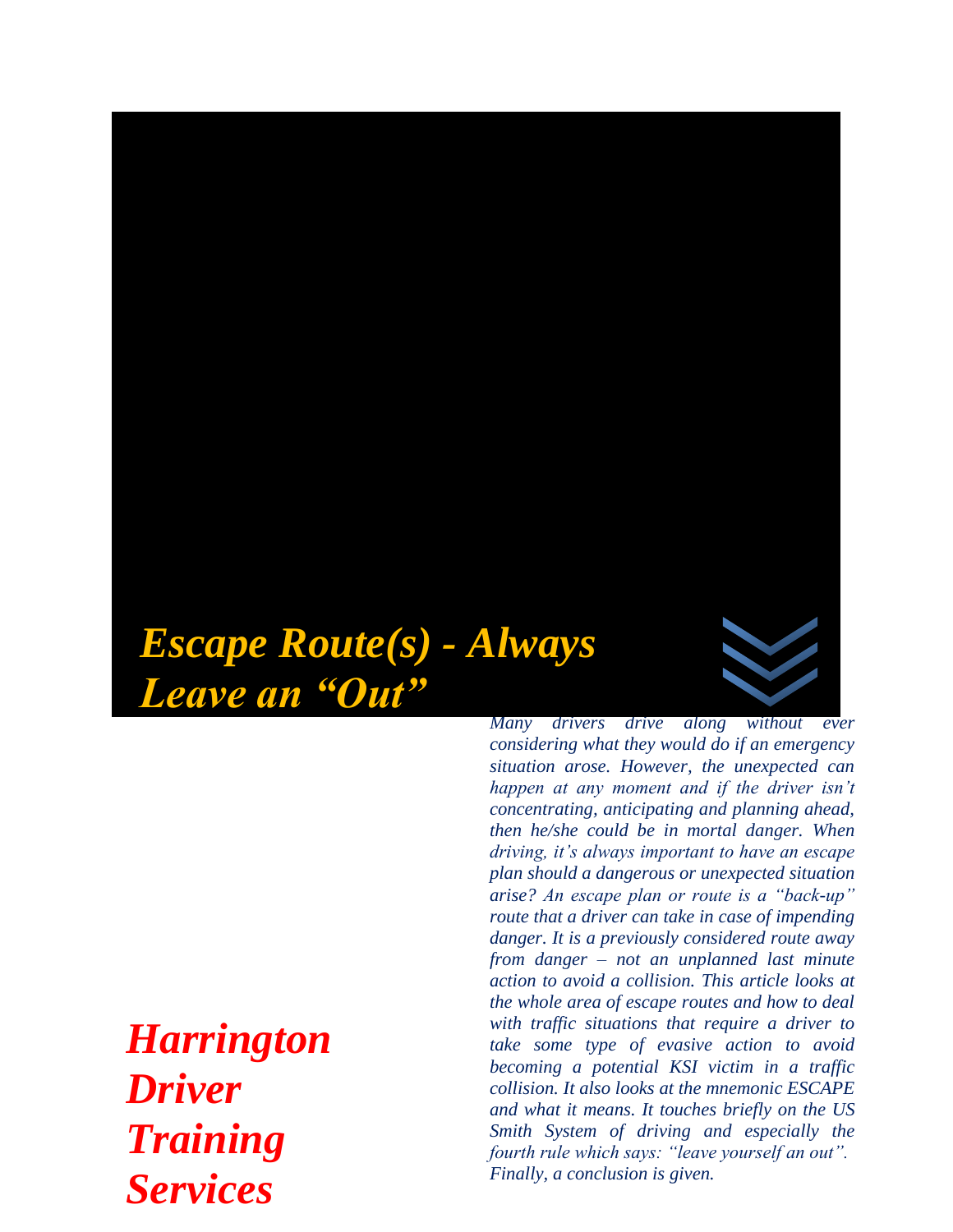*Escape Route(s) – Always Leave an "Out"*

 *Tom Harrington LL B F Inst. MTD (April 2020)*

*"Crashes happen when two or more vehicles try to enter the same space at the same time. Cars are moving things and can be timed so, time things so that you are not driving in the blind area(s) (spots) of another vehicle, or right beside them. These situations are potentially dangerous because drivers do not have escape routes - or extra space – and possibly cannot see one another".* 1

#### *Introduction*

s a driver, you can never fully predict what other drivers are going to do – and failing to react correctly to a sudden swerve or tailgating driver could be incredibly dangerous. So, it's important not to let "your guard down" at s a driver, you can never fully predict what other drivers are going to do –<br>and failing to react correctly to a sudden swerve or tailgating driver could<br>the incredibly dangerous. So, it's important not to let "your guard driving vehicles seemingly quite a long way off, you have to do as much as you can to improve your driving, so that you can stay safe on today's busy roads. Whilst you can't control the actions of other drivers, you can control yours. *(There are some traffic situations, especially in towns, where correct positioning of your vehicle will "encourage" other vehicles to "fall into place" without them realizing it. Ed.)* Adopting defensive driving techniques will help you react quickly to other drivers errors, plan your escape route(s) and in turn, avoid accidents. Proactive driving means you are a responsible driver whether you're brand new to driving or have the ability to read and react to other road users in a safe and efficient manner. The mnemonic C.O.A.P. which stands for Concentration, Observation, Anticipation and Planning should be applied when driving to assist in being proactive. In all driving situations, the best way to avoid potential danger is to position your vehicle where you have the best chance of seeing and being seen early and in good time. Also, make sure there's an alternative path of travel so you have a place to move your car if you're suddenly blocked or in danger and that's where an escape plan/route comes in. An escape route is a "back-up" route that a driver can take in case of a dangerous situation arising. It is a previously considered route away from danger – not an unplanned last minute action to avoid a collision. The skill that separates a really good driver from an average driver is the ability to plan a safe escape route in the face of danger from other road users.

 $\overline{a}$ 

<sup>1</sup> *Tom Harrington (April 2020)*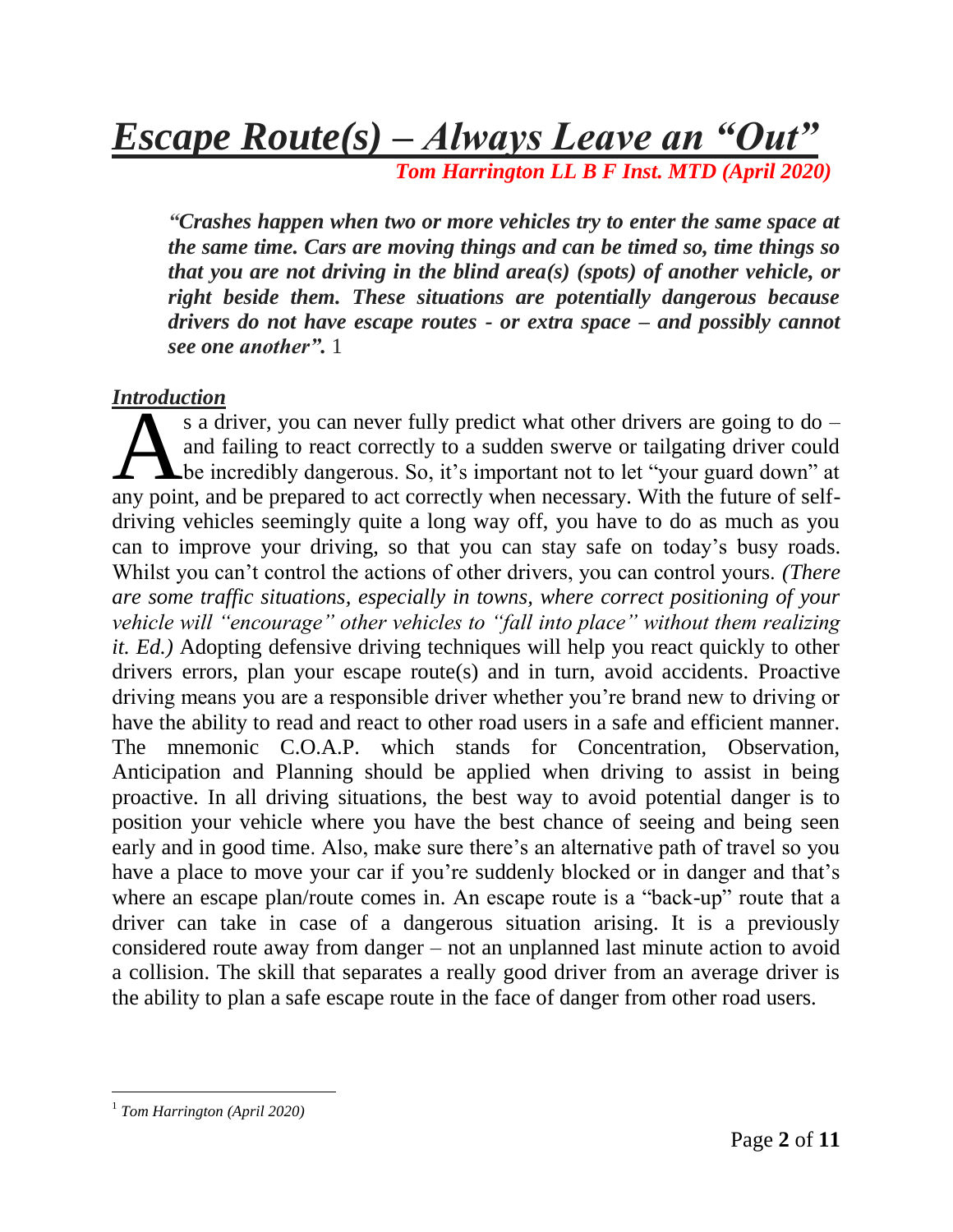This involves continuously monitoring the driving environment, searching for and planning ahead to identify possible "safe gaps" and escape routes to leave yourself an "out" should it become necessary. Generally, there are three options to escape in time. The most appropriate option will depend on the prevailing circumstances such as the type of road, the weather conditions, the volume of traffic and the type of vehicle you are driving.

# *ESCAPE*

In attempting to avoid a collision, drivers basically have three options:

- Stop
- Turn (steer away)
- Speed up

As already mentioned, an escape route is also a backup route that a driver can take in case of a dangerous road situation arising to prevent or lessen the possibility of injury and property damage. As a defensive driver you should always endeavour to have an escape route and also plan escape routes ahead before facing dangerous situations. The following mnemonic will assist in deciding your escape route:

- **E** Ensure you look well ahead for hazards and leave yourself an "out"
- **S** Steer to the side only if you are sure it's safe
- **C** Check for escape options as you drive
- **A** Always keep your distance from the vehicle in front
- **P** Plan escape routes well in advance
- **E** Environmental factors will dictate escape options

The general environment will generally dictate your escape options. One option is to steer to the outer edge of the road if you need to get out of the way of an approaching hazard. However, you should beware of obstacles that could prevent you from doing so. Obstacles like kerbs, street lamps, trees, buildings, fences, walls, parked cars etc. Never steer to the side unless you are sure it is safe to do so. Sometimes hidden hazards can be highly dangerous - such as a steep drop behind vegetation or a ditch which is deeper than it appears. A footpath should never be an option unless you are absolutely certain that you will not endanger pedestrians who may be emerging from doorways or shops or could be hidden from view.<sup>2</sup>

 $\overline{a}$ <sup>2</sup> *Best Practice Routes. Escape routes.* e-driving.com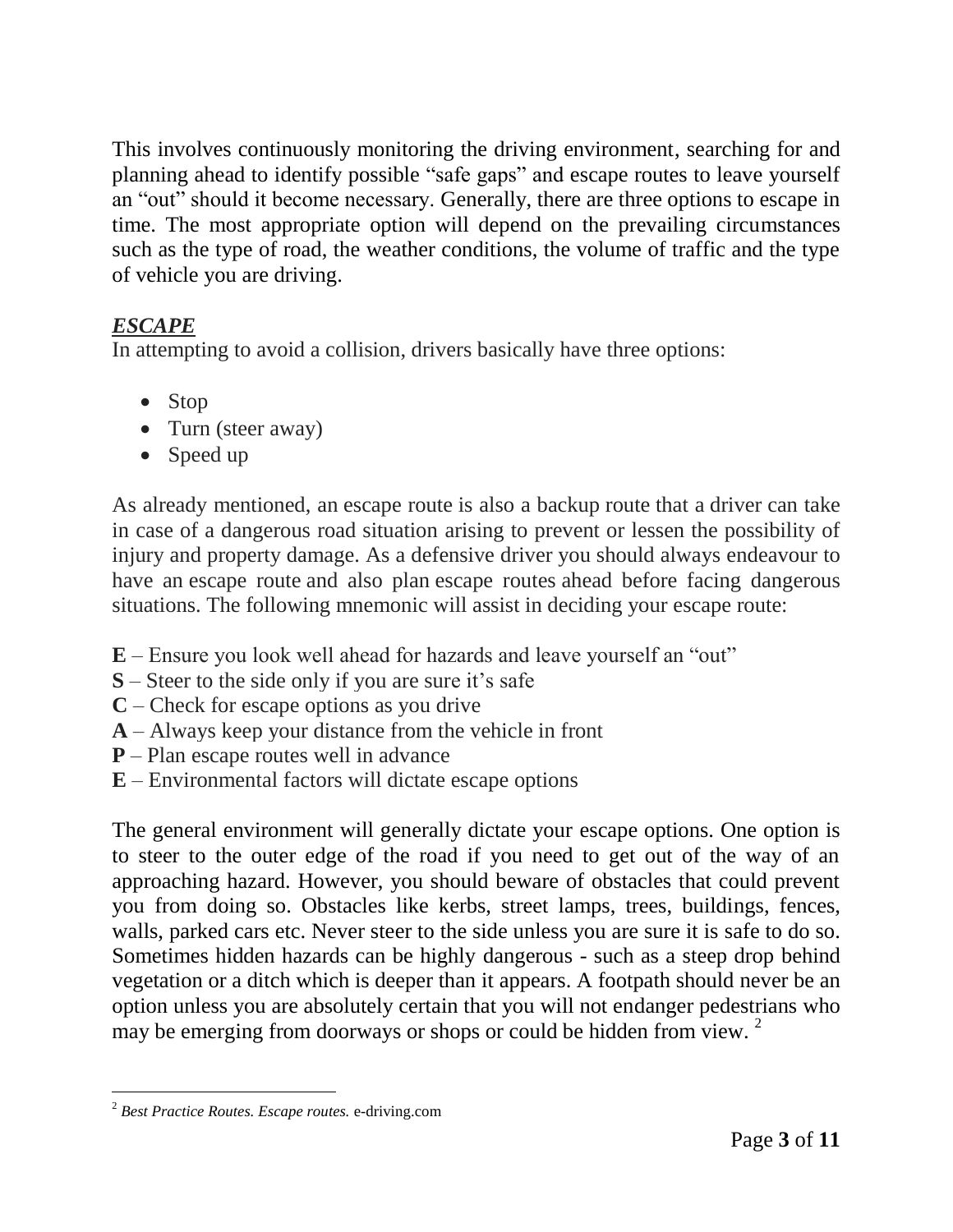The police can tell you many a tale about crashes where drivers involved said the same thing i.e., *"I was driving along, admittedly pretty fast and all of a sudden I hit the other vehicle because there was nowhere to go as both lanes were blocked". (Also, remember the car that came from 'nowhere'? Ed.)* So, what is meant by "nowhere to go and blocked?" This could simply mean that 30pc of the road was still open and if we add in the grassy strips (verges), then three quarters of the road was available. The verges are, of course, only to be used in an emergency and it (verge) might even be soft, but hitting or mounting grass verges is still a better option that hitting a solid object. Remember with escape route and gap searching training, its only about building up the search skills and increasing preparedness. 3

# *Be a Psychic Driver!*

While scanning ahead, you should always try to predict and anticipate what other drivers may or may not do and also to be fully aware of any traffic around you i.e. situational awareness. However, trying to predict some driver's actions you would need to be possessed with extrasensory perception or telepathic tendencies. Expect the unexpected to happen and always have a game plan in place where you will aim and go in an emergency situation. Here, good concentration will assist your observation and anticipation allowing you time to react. Don't allow yourself to get blocked in by other vehicles. In almost all cases, you can position your vehicle for multiple escape routes. The important thing here is to be a proactive driver instead of a reactive one. When you get really good at this, you will actually begin to feel like a psychic driver. You will be able to read the "body language" of other drivers and their vehicles and anticipate what their next move will be. Did you ever see a driver and instinctively knew he was going to change lanes or turn even before he done it? With a truly defensive driver, this comes naturally and happens all the time.

# *Prepare For The Worst*

When driving, you must be making decisions constantly to cope with constantly changing traffic conditions. Nothing you can do will guarantee that others will see you. The only eyes you can count on are your own. Experienced drivers make a habit of knowing what is happening around them. They create a driving strategy known as SIPDE. The acronym SIPDE stands for:

- Scan
- Identify
- Predict

 3 *The Upper half of the Motorcycle: On the Unity of Rider and Machine*. googlebooks.ie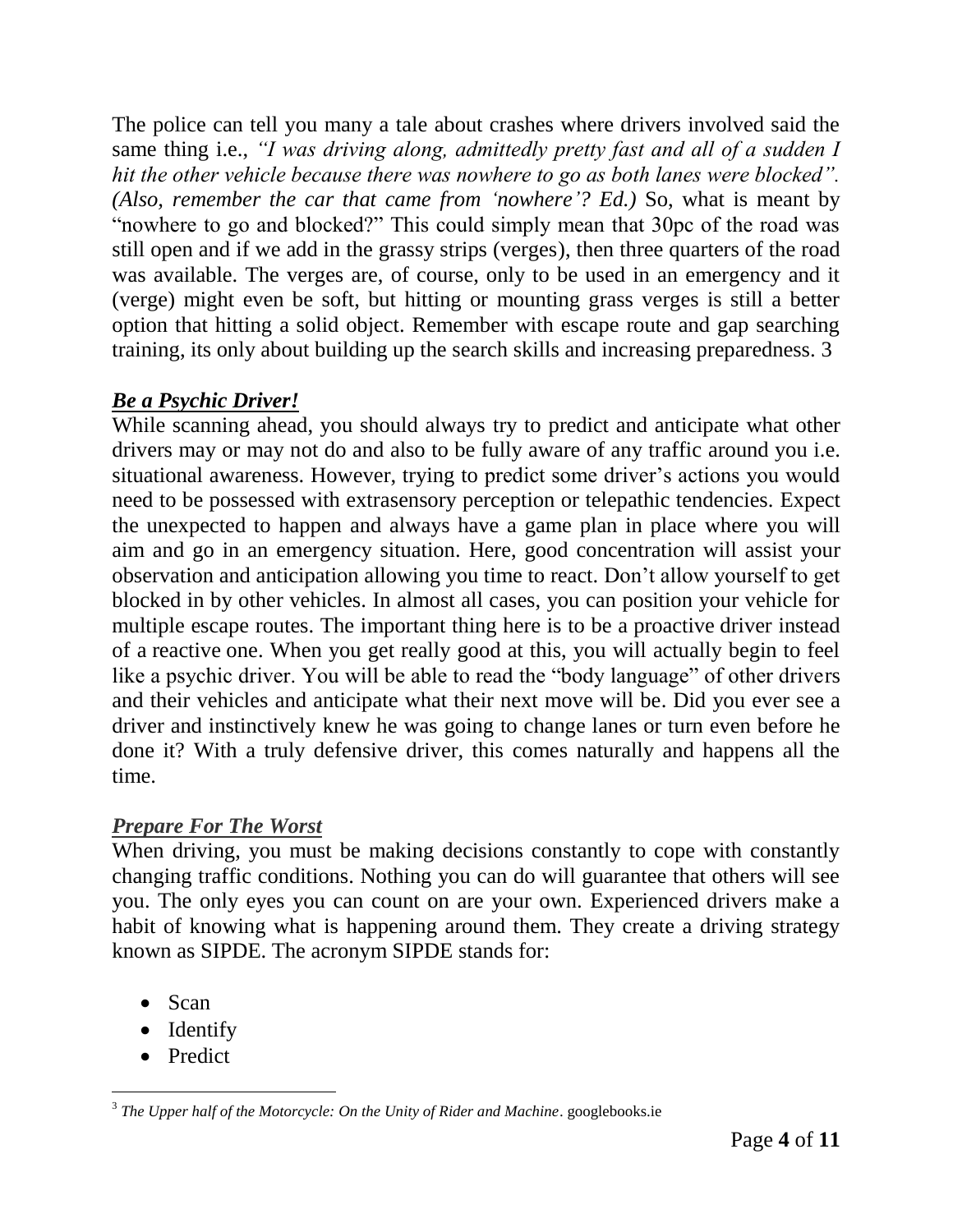- Decide and
- Execute

When scanning ahead, you should always assume the worst will happen and be prepared for it. For example, if following a dump truck or rubbish skip, assume something will fall off or just assume the truck will have a tyre blowout. You could be wrong a million times and nothing will happen, but if you're right just once, it could literally save your life. Always assume something unexpected and catastrophic will happen and formulate a plan on how you'll avoid the situation yourself (increase following distance, reposition vehicle in traffic, slow down, speed up, etc.). The Timed Interval Rule (TIR) will help you determine the correct following distance under normal road and weather conditions. Avoid tailgating by keeping a safe distance from the vehicle in front in case he slows down or stops suddenly. A recommended distance of three seconds on a dry road and five seconds when wet should be adequate. Also, keeping a safe distance behind the vehicle ahead when stopped in traffic is important for a number of reasons e.g. the vehicle may roll back, the vehicle may stall, and if the following vehicle couldn't stop you have room to move forward and there's also the plus of preventing exhaust emissions entering your vehicle.

#### *Space Management*

To be a safe driver  $-$  i.e. to driver defensively, you must manage the space around your vehicle. There are three basic elements of space management:

- Speed control
- Lane position and
- Communication

We need to determine the kinds of spatial conditions that exist while driving. There are three types of conditions that you encounter:

# *Open conditions:*

This means that you have a space in which to drive without restrictions – you see only wide open spaces on the road ahead, with no restrictions around your car and are free to move forward or to change lanes or position without conflict.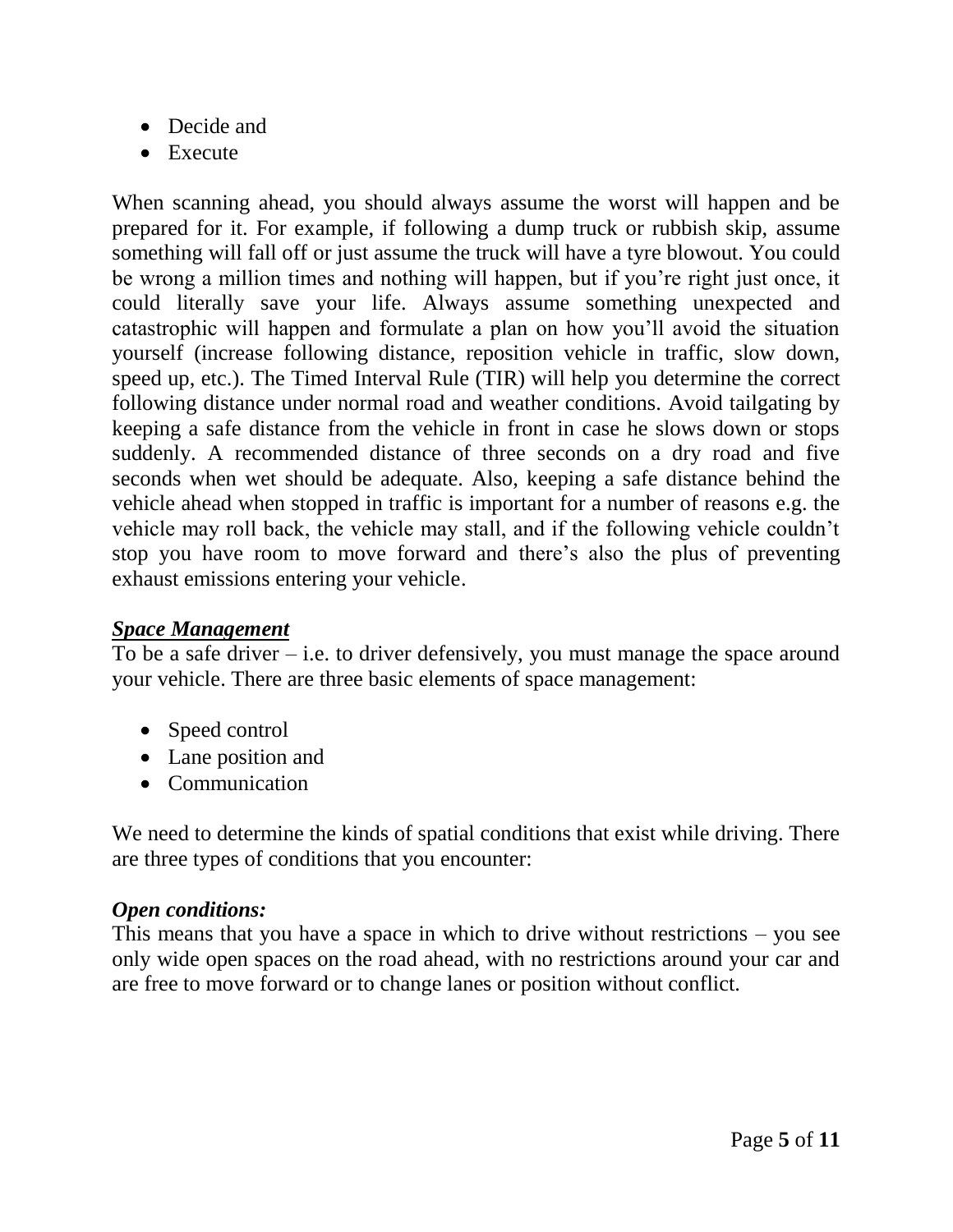## *Closed conditions:*

A closed zone means that it is not available for your car's path of travel and that there's a restriction to the driver's view or that space in unavailable in a particular zone.

## *Changing conditions:*

This often occurs when the driving situation changes from an open to a closed zone. Changing conditions can include speed limits, the roadway, weather conditions, lane width, environmental conditions, visibility, traffic flow, time of day and traffic controls etc. Each of these conditions should have an influence on what speed is appropriate, the path of travel and what type of communication is used.

## *Stopping Not Always the Safest …*

Driving isn't something you ever really finish learning about and you should keep learning from your experience throughout your driving career and also, by undertaking Continuing Professional Development (CPD) on a regular basis. Make sure you are always in control of your vehicle by driving in the correct position on the road, travelling at the correct speed and engaged in the right gear. *(Position, speed, gear).* Good drivers will look as far ahead as possible (to the horizon) to recognize potential hazards and shift their eyes to get the 'big picture'. They will avoid fixating on any one spot in the environment and always have a plan in case the unexpected happens. Then they can't help but be a safer driver. To ensure you have an escape route when driving in traffic, select a speed which places your vehicle between rather than inside a "vehicle cluster" or "traffic pack" of other vehicles. However, if you are in a cluster of other vehicles, maintain a "cushion" of space around your entire vehicle, because the purpose of this space is to give you additional time to observe and react to potential hazards. Try to avoid encountering a situation that involves multiple hazards such as driving three or four abreast on motorways. Speed up a little or slow down a little to avoid this situation, so that you will have an "opt out" option. Also, bear in mind not to become the "meat in the sandwich" or become "hemmed in" because this limits your options of escaping should it become necessary. Stopping is not always the safest thing to do in an emergency – you should understand how to avoid skidding on a wet road. Although it may not seem intuitive, speeding up can sometimes avoid an accident. This may work if a vehicle is going to hit you from the side or rear e.g. if you are crossing an intersection or you notice a vehicle approaching at high speed, then you should quickly speed up to avoid being impacted by the other vehicle. <sup>4</sup>

 $\overline{a}$ 

<sup>4</sup> Course Hero. *Defensive driving escape routes & techniques*. coursehero.com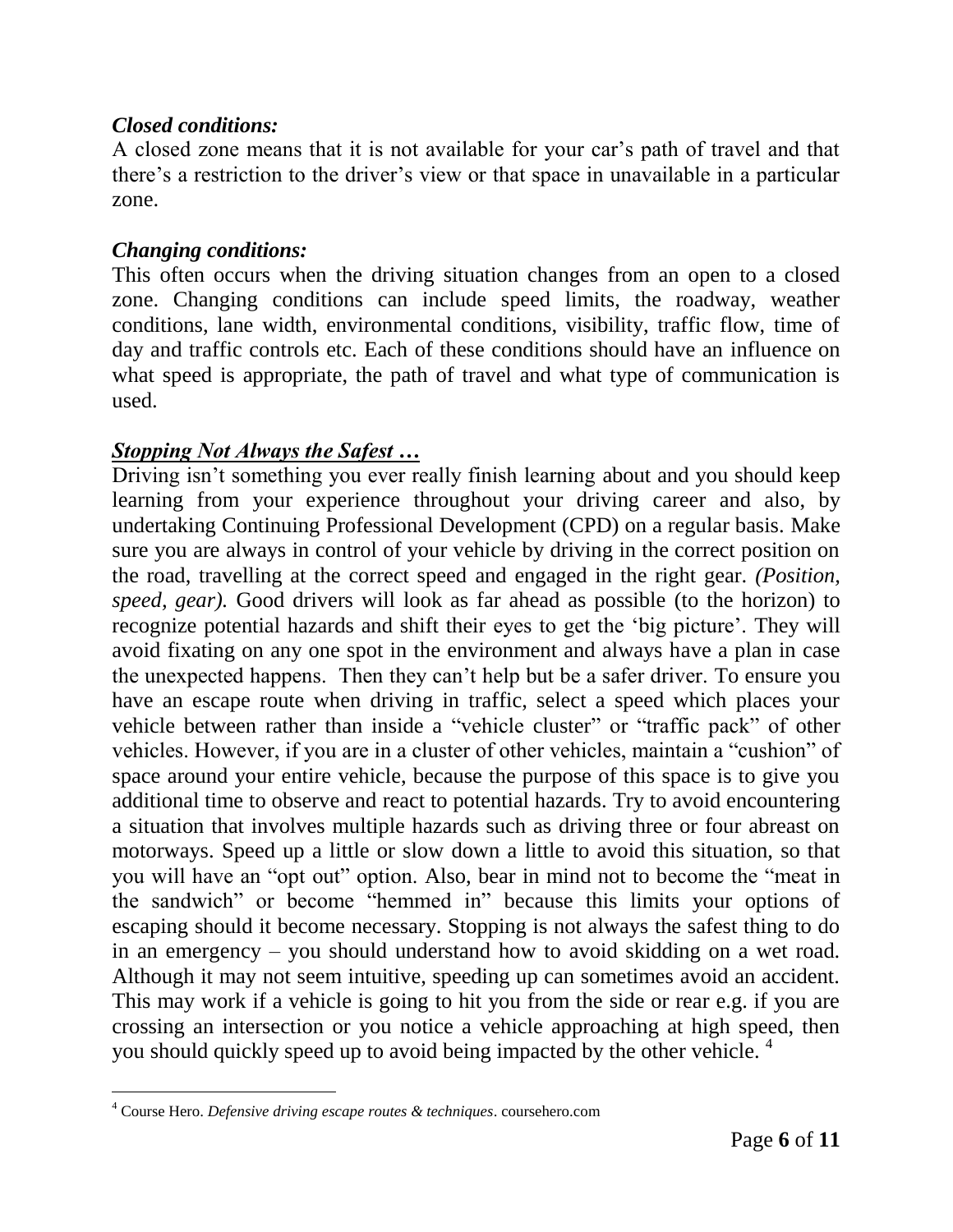### *Overtaking*

 $\overline{a}$ 

A frequent cause of head-on collisions is dangerous overtaking. The risk of death in a head-on collision is about 90pc so; getting your overtaking moves right is critical. The main hazard is the vehicle you are going to overtake. There are a number of secondary hazards you must consider for example, the road surface, pedestrians, glare from the sun, farm entrances, side roads, lay-bys, hidden dips (dead ground) and standing water which can cause blinding spray. It's also advisable to hold back rather than overtake if you are not sure. It's also best that you should start every overtake with the possibility that you might have to abort it. However, if you have moved out from behind a vehicle to overtake, there's a possibility that a vehicle that was behind you could have closed the gap up to the vehicle you intend to overtake leaving you nowhere to go should you not be able to complete the overtake. Also, beware of the driver who closes the gap when you are overtaking a line of traffic because a line of traffic is much more difficult than a single vehicle. It takes much more time and you have to assume that other drivers haven't seen you start to overtake and they may pull out in front of you. Even the cars behind may start to overtake even though you are ready to overtake. Once you are ready to overtake a line of traffic, you need to identify where you can move back into the line if you will not be able to overtake the whole line in one manouvere. Even if you think you can do so, a situation could develop where you have to move back into the line therefore, you should always consider a series of smaller (hedge-hopping) moves. Beware of drivers who inadvertently close gaps. If you get to your first gap and it's still safe to proceed (overtake), then look for your next gap and continue overtaking. You will need to judge each situation on its own merit. Before attempting to overtake, ask yourself the following three questions. If the answer to any them is no, do not attempt this manouvere.

- Is there a long term advantage for me to overtake? Do I need to overtake?
- Do I have enough engine power (speed) to overtake quickly and safely?
- Is there sufficient space available for me to overtake and return to my proper position on the left?

The third question is where you need to consider your escape route. For without sufficient space you could find yourself trapped in the 'danger zone' i.e. the wrong side of the road with the possibility of facing a head-on collision.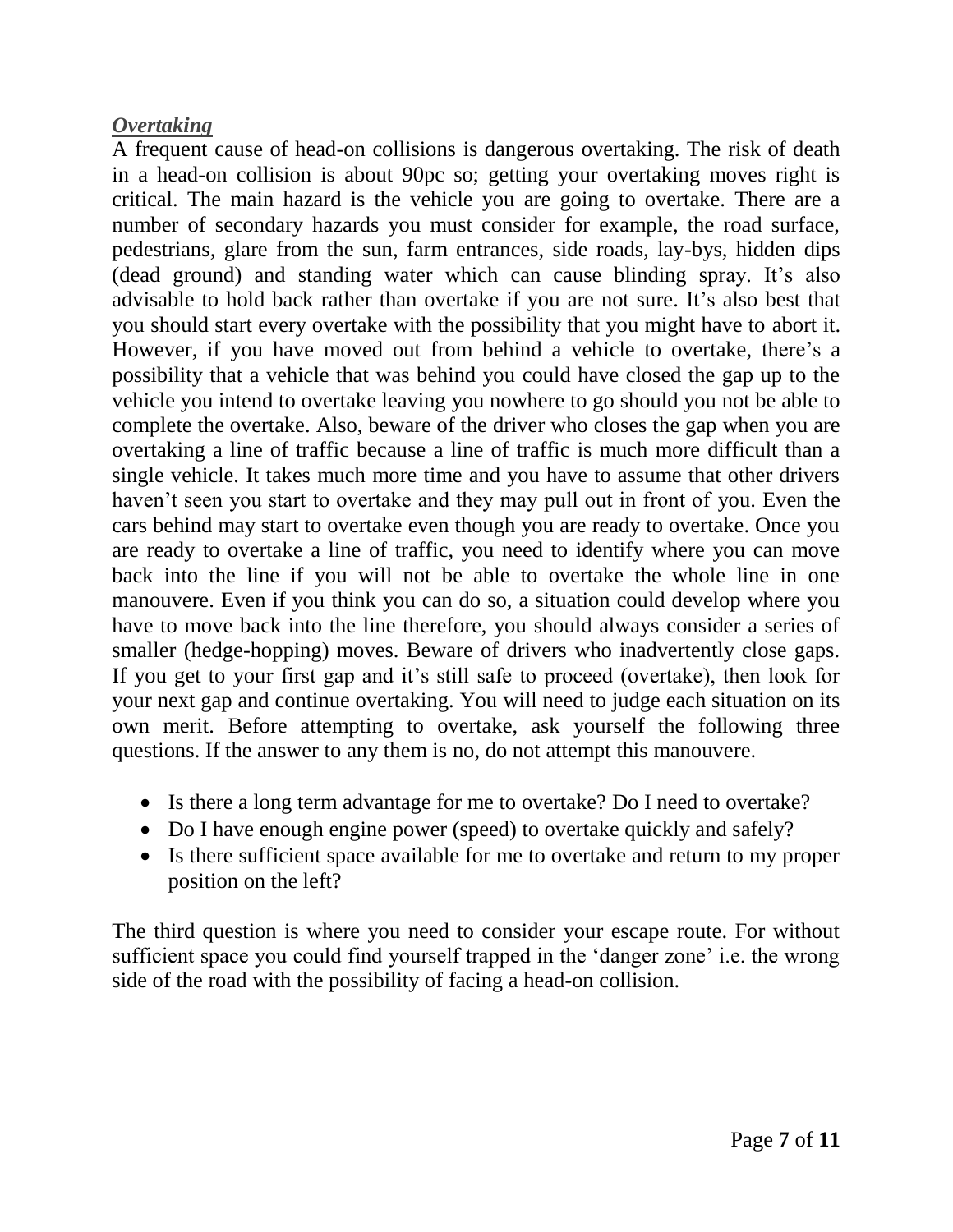#### *As a Decisive Driver, You Should:*

- Plan an escape route that leaves you an "out" if other drivers make a mistake.
- Understand that an ideal escape route provides an adequate amount of clear decision space all around you vehicle.
- Develop a good escape route by studying and being aware of the surrounding traffic patterns (situational awareness) and using visibility, space and time to your advantage.
- Allow time and space to take decisive action such as speeding up, slowing down or moving to either the right or left.
- Never let your own safety depend entirely on other drivers.  $5$

Constantly ask yourself 'what if' questions and make up possible scenarios in your head e.g.:

- What if the driver in front ahead slams on the brakes for no apparent reason?
- What if the approaching vehicle drifts into my lane?
- What if the vehicle coming around the bend is on the wrong side of the road?
- What if a driver emerges from a side road without checking to see if it's safe?
- What if somebody doesn't stop at red traffic lights?
- What if a driver doesn't stop at a stop sign?

You should be constantly asking yourself these types of questions while driving. We already tend to do this subconsciously, but thinking these situations through will make your drive much safer. Unfortunately, you are forced to use the road with people who don't always take driving safety seriously enough. You must always leave yourself an "out" in case the worst happens. Having an escape plan is crucial for your safety behind the wheel. $6$  Also, one must continuously ask: what if I encountered a tree or other object lying on the road just round the bend*. (Remember the driving instructor who asked the lady pupil what she would do if a cyclist was lying on the road after falling off her bicycle just over the brow of the hill. As they proceeded over the hill, there was a lady lying on the road who had just done that.* 

 $\overline{a}$ <sup>5</sup> *Decision driving tactics: plan an escape route*. jumpjet.info

<sup>6</sup> Driving Skill Academy. *Have an escape route*. muidsa.com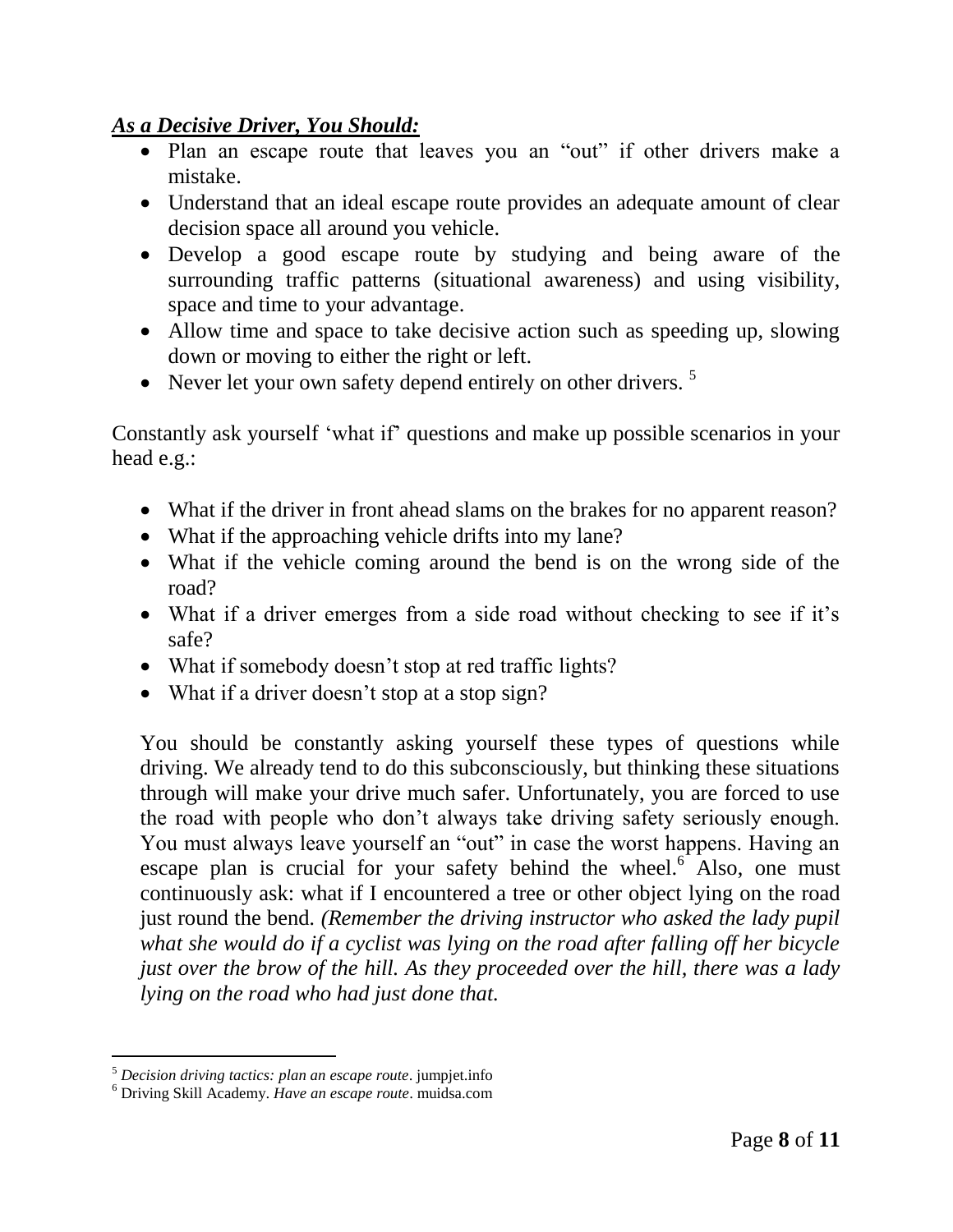*The instructor must have been psychic Ed.)* To become adept at spotting possible escape routes, one has to be continually and consciously practice until it almost becomes like second nature. However, there may be places in which, despite the best of intentions, there simply is no escape. And it's precisely in these places that your mental training becomes more important. It's a matter of sharpening your observational skills to find the lesser of two evils, so that you can recognize it immediately in an emergency. It's better to drive through a fence than into a wall. It's better to drive into bushes than into the side of a car. One learns to "play the best card" when "dealt with a bad hand" instead of being paralyzed by fear and doing nothing at all. Many motorists when faced with an impending crash tend to visually 'freeze and lock-on' to the obstacle they are about to connect with. Because of the immediate fear, they tend to become spellbound, their gaze fixed on the other vehicle and fail to search for a gap or escape route. The escape route doesn't always have to take you off the road. Like the choice between the fence and the wall beside the road, there is sometimes a choice between obstacles that present different levels of danger. A stack of straw bales maybe a couple of yards high, which can be seen at the edges of the road during harvest time or during a motor rally event on narrow country roads may be "soft" but is more dangerous than a "hard" but very light car trailer. One learns these differences by means of constant mental occupation with escape routes and its one of the objectives of mental escape route or "gap" searching" training.

# *The Smith System – 4th Rule*

The Smith System of driving  $\frac{7}{1}$  is about reducing collisions, preventing injuries and saving lives. Each principle is designed to reduce the risks involved in driving by teaching drivers to anticipate dangerous situations. By driving defensively, traffic-related injuries are reduced, even in adverse weather conditions. The five rules of the Smith System are:

- Aim high in steering. The drivers should steer and focus their attention high (full beam), so as to view the road ahead as a whole and not just a short distance ahead ( immediate distance).
- Get the big picture. Be aware of your surroundings (situational awareness) at all times.
- Keep your eyes moving? Consistent eye movement prevents your body from entering a trance-like state.
- Leave yourself an out. Ensure other vehicles don't box you in.

 $\overline{a}$  $7$ Top Driver. November 7 2018. Rules of the Smith System. topdriver.com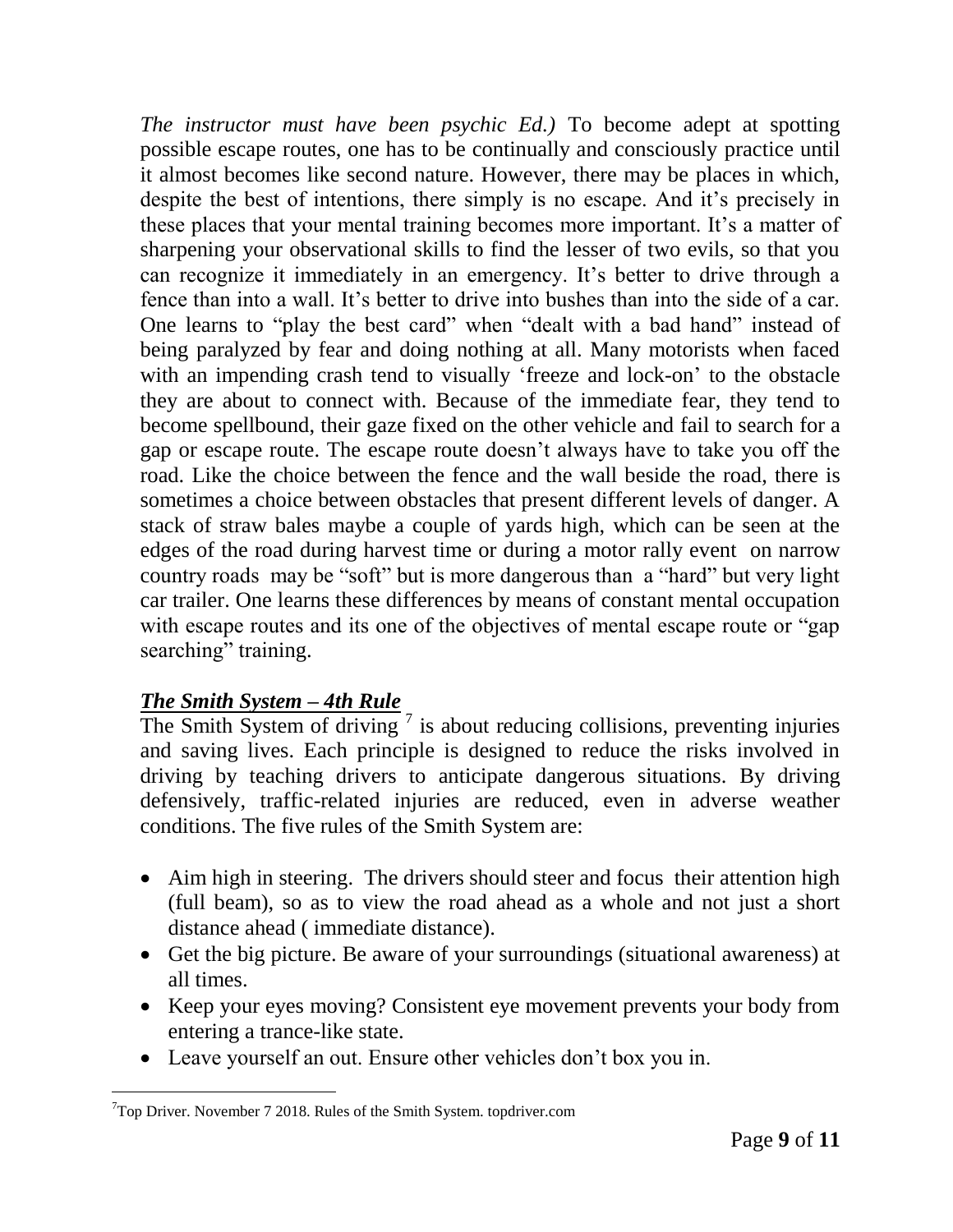• Make sure they see you. As a driver, make sure other drivers can see you and can anticipate your move.

The fourth principle of the Smith System is the "leave yourself an out". <sup>8</sup> Drivers who "leave themselves an out" make sure they are not following another vehicle too closely in anticipation of sudden slowdowns. Drivers who "leave themselves an out" also avoid being surrounded by other drivers by choosing inappropriate lanes in traffic.

## *Conclusion*

Sooner or later in your driving career, something unexpected will happen. You can prepare for unexpected situations and be wrong as many times as you like, but all it takes is to be right once to save yourself time, money, heartache, injury, lawsuits and possibly even your life or the life of a loved one. Therefore, to minimize the risk of an accident or incident, you should get the 'big picture' as you drive. In other words don't ever fixate on any one thing – even a potential hazard or emergency. Instead of staring at the road hazard, you should scan your mirrors, look left, look right, look way down the road and look for escape routes. This means having 'loose vision or 'shifty eyes' and always looking for an escape route should it be needed. An escape route is a back-up route in surrounding areas that a driver can take in case of a dangerous road situation arising to prevent or lessen the possibility of injury or property damage. It is a previously considered route away from danger – not an unplanned last minute action to avoid a collision. The skill that separates a really good driver from an average driver is the ability to plan a safe escape route in the face of danger from other road users. This involves continuously monitoring the driving environment, searching for and planning ahead to identify possible "safe gaps" and escape routes to leave yourself an "out" should it become necessary. Also, it's crucial to keep an appropriate 'buffer zone' around your vehicle. Generally, there are three options to escape in time. The most appropriate option will depend on the prevailing circumstances such as the type of road, the weather conditions, the volume of traffic and the type of vehicle you are driving. As a defensive driver, you should always endeavour to have a planned escape route and also have it planned well ahead in order to take evasive action should a dangerous situation arise. A defensive driver always has an escape route(s) in mind and will never depend on other drivers to follow the rules of the road thus; this helps him to remain safe in the face of danger.

l

 $8$  Top Driver. November 7 2018. topdriver.com